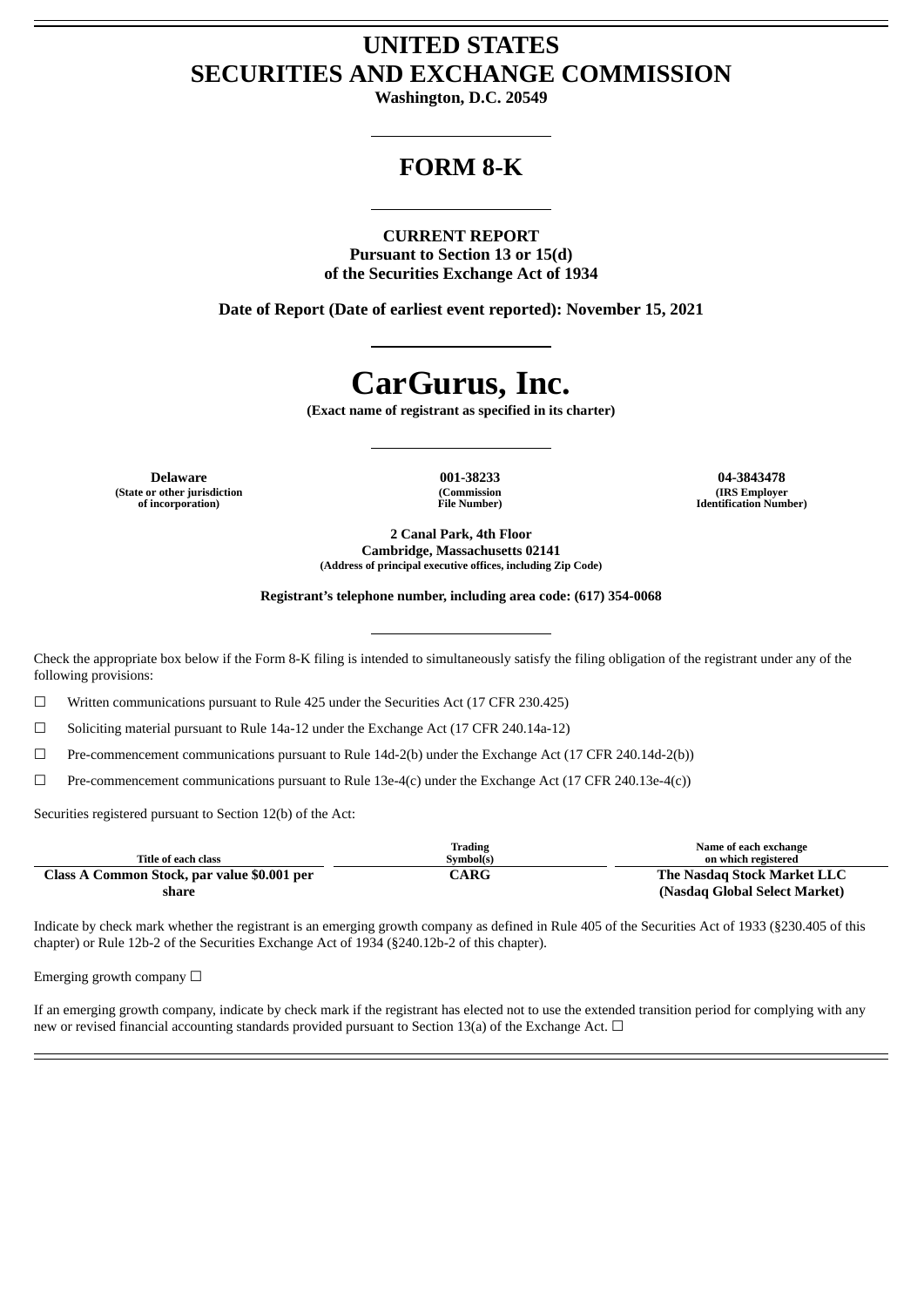#### Item 5.02 Departure of Directors or Certain Officers; Election of Directors; Appointment of Certain Officers; Compensatory **Arrangements of Certain Officers.**

On November 16, 2021, CarGurus, Inc. (the "Company") announced the hiring of Dafna Sarnoff as the Company's Chief Marketing Officer, effective as of Ms. Sarnoff's commencement of employment with the Company on December 8, 2021. Ms. Sarnoff will succeed Sarah Welch, the Company's current Chief Marketing Officer, who stepped down from such role on November 15, 2021.

On November 16, 2021, Ms. Welch entered into a separation agreement with the Company (the "Separation Agreement"). By mutual agreement, Ms. Welch's employment with the Company will continue through December 3, 2021 (the "Separation Date"), during which she will continue to receive her current base salary and benefits. Pursuant to the Separation Agreement, in exchange for granting and not revoking a customary release after the Separation Date, Ms. Welch will be entitled to receive a cash severance payment (the "Severance Pay"), consisting of: (i) nine months of her current base salary; (ii) the remainder of her earned FY 2021 cash incentive award opportunity (the "Bonus Payment"); (iii) the cash value of those restricted stock units granted to Ms. Welch during her employment that would have vested during the nine-month period following the Separation Date had her employment continued during that time, based on the average of the closing price of the Company's Class A common stock on the Nasdaq Stock Market for the thirty (30) trading days immediately preceding the Separation Date; and (iv) an additional cash payment of \$25,000. The Severance Pay, except for the Bonus Payment, is payable in a lump sum as soon as practicable after the later of the Separation Date or the date on which Ms. Welch no longer has any ability to revoke the Separation Agreement in accordance with its terms. The Bonus Payment is payable in a second lump sum in FY 2022 in accordance with the Company's standard payroll procedures for payment of cash incentive awards related to FY 2021 performance.

Additionally, pursuant to the terms of the Separation Agreement, the Company will pay the employer portion of premiums for Ms. Welch's continued participation in the Company's medical and dental insurance plans until the earlier of (i) August 31, 2022 and (ii) the date on which Ms. Welch becomes eligible for other benefits through new employment.

The foregoing summary is qualified in its entirety by reference to the Separation Agreement, a copy of which will be filed with the Securities and Exchange Commission as an exhibit to the Company's Annual Report on Form 10-K for the year ended December 31, 2021.